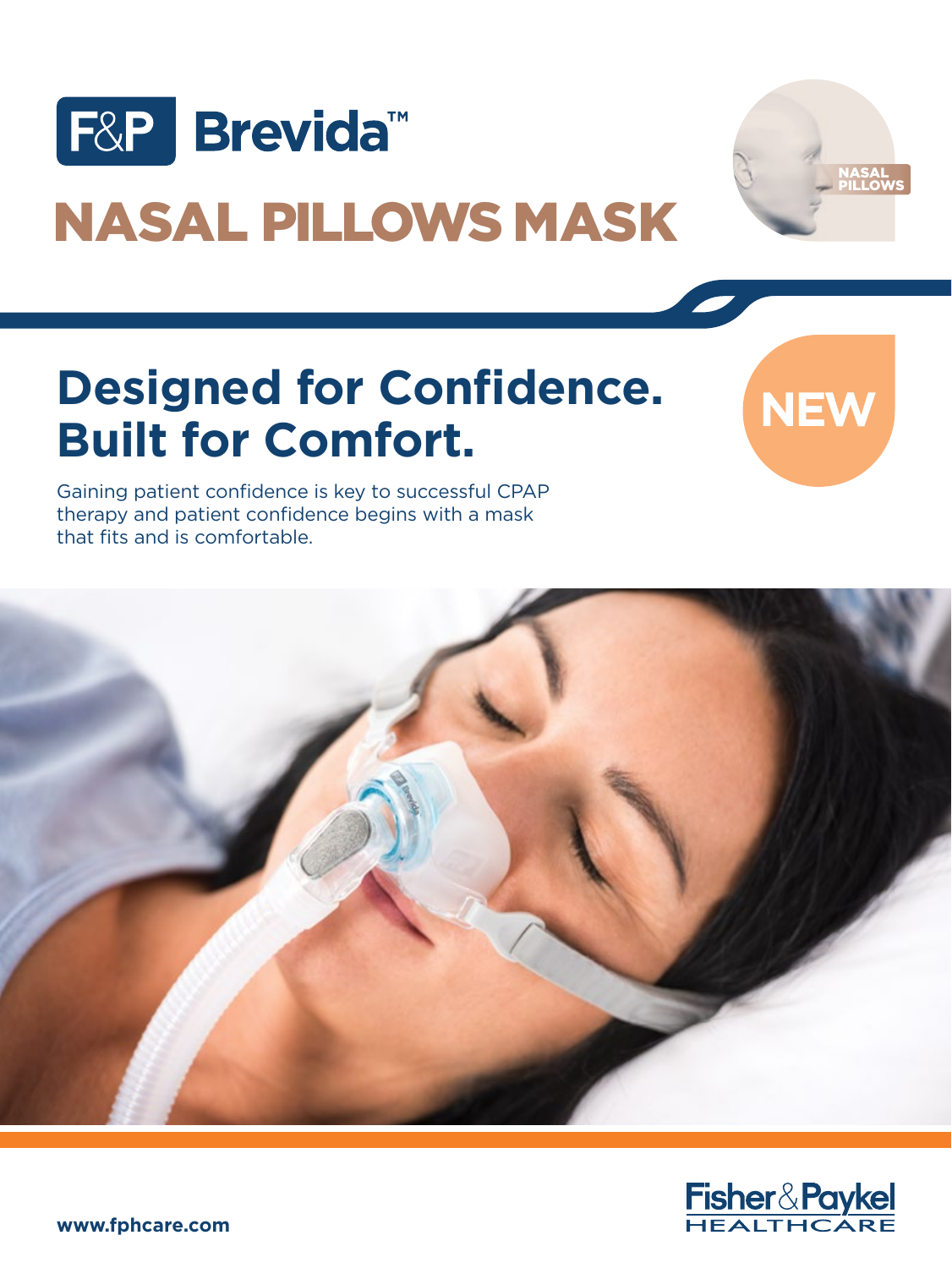## **F&P** Brevida<sup>™</sup> Key features and benefits

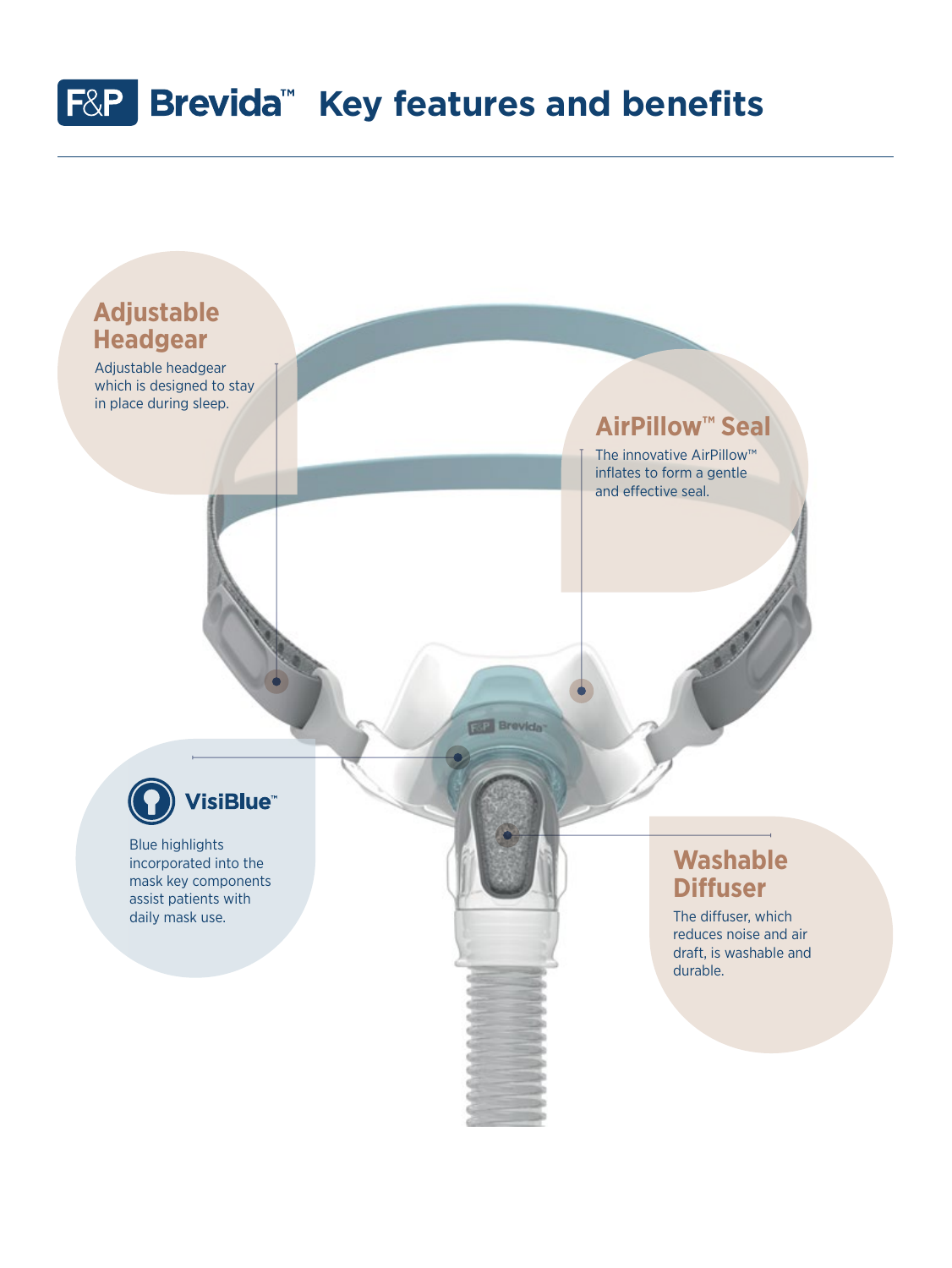## **The innovative F&P Brevida™ AirPillow™ Seal**



### **A gentle, soft seal**

The AirPillow™ seal inflates to form a gentle 'pillow' of air and seals in and around the nose.